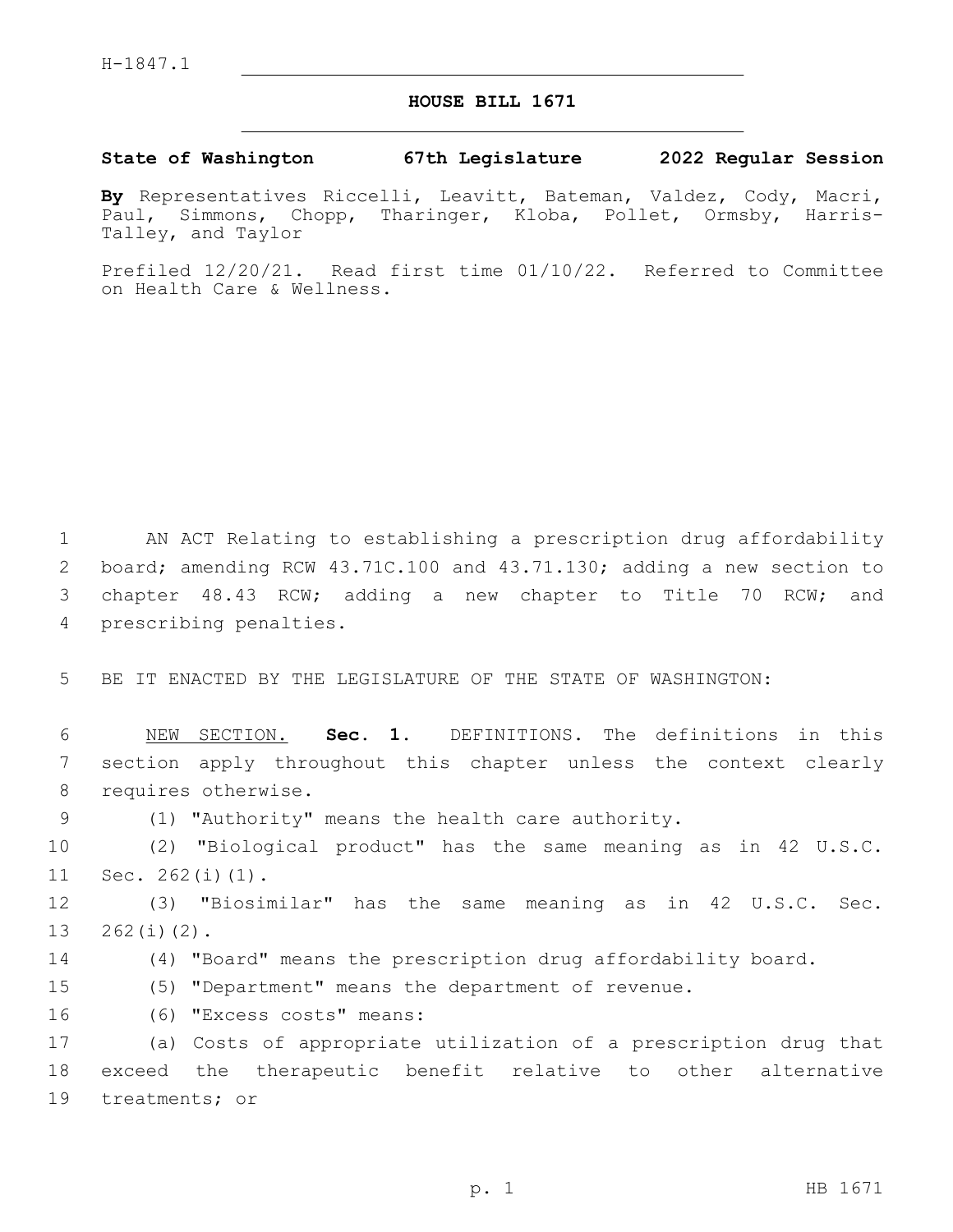(b) Costs of appropriate utilization of a prescription drug that are not sustainable to public and private health care systems over a 10-year time frame.3

(7) "Generic drug" has the same meaning as in RCW 69.48.020.

 (8) "Health carrier" or "carrier" has the same meaning as in RCW 48.43.005.6

 NEW SECTION. **Sec. 2.** PRESCRIPTION DRUG AFFORDABILITY BOARD. (1) The prescription drug affordability board is established, to include five members who have expertise in health care economics or clinical medicine appointed by the governor.

 (2) Board members shall serve for a term of five years and members may be reappointed by the governor for additional terms.

 (3) No board member or advisory group member may be an employee 14 of, a board member of, or consultant to a prescription drug manufacturer, pharmacy benefit manager, health carrier, prescription drug wholesale distributor, or related trade association.

 (4)(a) Board members, advisory group members, staff members, and contractors providing services on behalf of the board shall recuse themselves from any board activity in any case in which they have a 20 conflict of interest.

 (b) For the purposes of this section, a conflict of interest means an association, including a financial or personal association, that has the potential to bias or appear to bias an individual's decisions in matters related to the board or the activities of the 25 board.

 (5) The board shall establish advisory groups consisting of relevant stakeholders, including but not limited to patients and 28 patient advocates for the condition treated by the drug, for each drug affordability review conducted by the board pursuant to section 4 of the act. Advisory group members are immune from civil liability for any official act performed in good faith as a member of the 32 group.

 (6) The authority shall provide administrative support to the board and any advisory group of the board and may adopt rules 35 governing their operation.

 (7) Board members shall be compensated for participation in the work of the board in accordance with a personal services contract to be executed after appointment and before commencement of activities 39 related to the work of the board.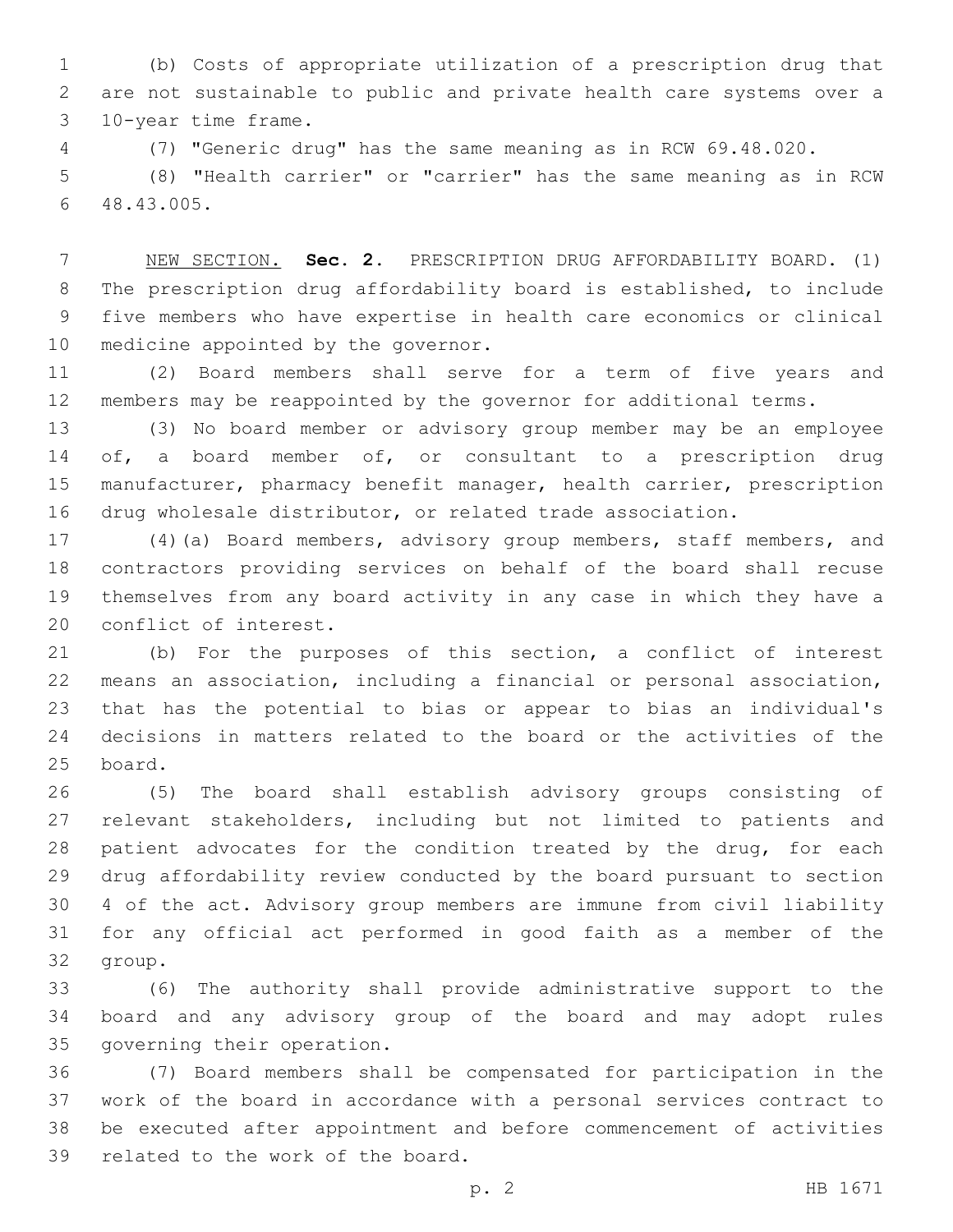(8) A simple majority of the board's membership constitutes a 2 quorum for the purpose of conducting business.

 (9) All meetings of the board must be open and public, except that the board may hold executive sessions to the extent permitted by 5 chapter 42.30 RCW.

(10) The board must hold its first meeting by March 1, 2023.

 (11) The board must coordinate and collaborate with the authority, other boards, work groups, and commissions related to prescription drug costs and emerging therapies, including but not limited to the health care cost transparency board established in chapter 70.390 RCW, and the universal health care commission 12 established in RCW 41.05.840.

 (12) The board may collaborate with prescription drug 14 affordability boards established in other states.

 NEW SECTION. **Sec. 3.** AUTHORITY TO REVIEW DRUG PRICES. By June 30, 2023, and annually thereafter, utilizing data collected pursuant to chapter 43.71C RCW, the all-payer health care claims database, or other data deemed relevant by the board, the board must identify:

(1) Brand name prescription drugs and biologic products that:

 (a) Have a wholesale acquisition cost of \$25,000 or more per year or course of treatment lasting less than one year; or

 (b) Have a price increase of \$3,000 or more in any 12-month period or for a course of treatment lasting less than 12 months;

 (2) Biosimilar products with a wholesale acquisition cost less 25 than 15 percent below the reference brand biologic product; and

 (3) Generic drugs with a wholesale acquisition cost of \$100 or more for a 30-day supply or less that has increased in price by 200 28 percent or more in the preceding 12 months.

 NEW SECTION. **Sec. 4.** AFFORDABILITY REVIEWS. (1) The board may choose to conduct an affordability review of any prescription drug identified pursuant to section 3 of this act. When deciding whether to conduct a review, the board shall consider:

 (a) The class of the prescription drug and whether any therapeutically equivalent prescription drugs are available for sale;

 (b) Input from relevant advisory groups established pursuant to 36 section 2 of this act; and

(c) The average patient's out-of-pocket cost for the drug.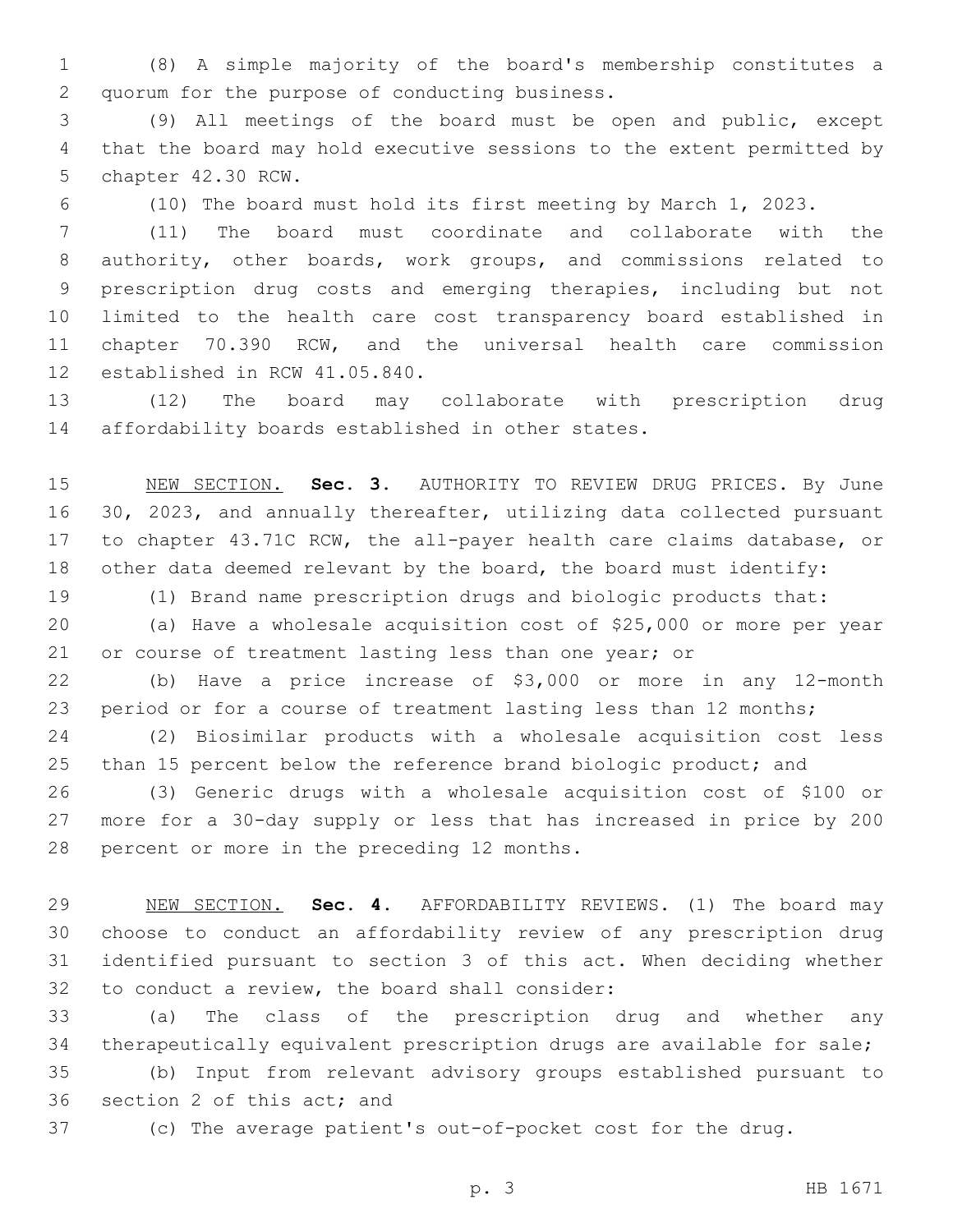(2) For drugs chosen for an affordability review, the board must determine whether the drug has led or will lead to excess costs to patients. The board may examine publicly available information as well as collect confidential and proprietary information from the 5 drug manufacturer and other relevant sources.

6 (3) A manufacturer must submit all requested information to the 7 board within 30 days of the request.

8 (4) The authority may assess a fine of up to \$100,000 against a 9 manufacturer for each failure to comply with an information request 10 from the board. The assessment of a fine under this subsection is 11 subject to review under the administrative procedure act, chapter 12 34.05 RCW.

13 (5) When conducting a review, the board shall consider:

14 (a) The relevant factors contributing to the price paid for the 15 prescription drug, including the wholesale acquisition cost, 16 discounts, rebates, or other price concessions;

17 (b) The average patient copay or other cost sharing for the drug;

18 (c) The effect of the price on consumers' access to the drug in 19 the state:

20 (d) Orphan drug status;

21 (e) The dollar value and accessibility of patient assistance 22 programs offered by the manufacturer for the drug;

23 (f) The price and availability of therapeutic alternatives;

(g) Input from:24

25 (i) Patients affected by the condition or disease treated by the  $26$  drug; and

27 (ii) Individuals with medical or scientific expertise related to 28 the condition or disease treated by the drug;

29 (h) Any other information the drug manufacturer or other relevant 30 entity chooses to provide; and

31 (i) Any other relevant factors as determined by the board.

32 (6) In performing an affordability review of a drug the board may 33 consider the following factors:

- 34 (a) Life-cycle management;
- 35 (b) The average cost of the drug in the state;

36 (c) Market competition and context;

37 (d) Projected revenue;

38 (e) Off-label usage of the drug; and

39 (f) Any additional factors identified by the board.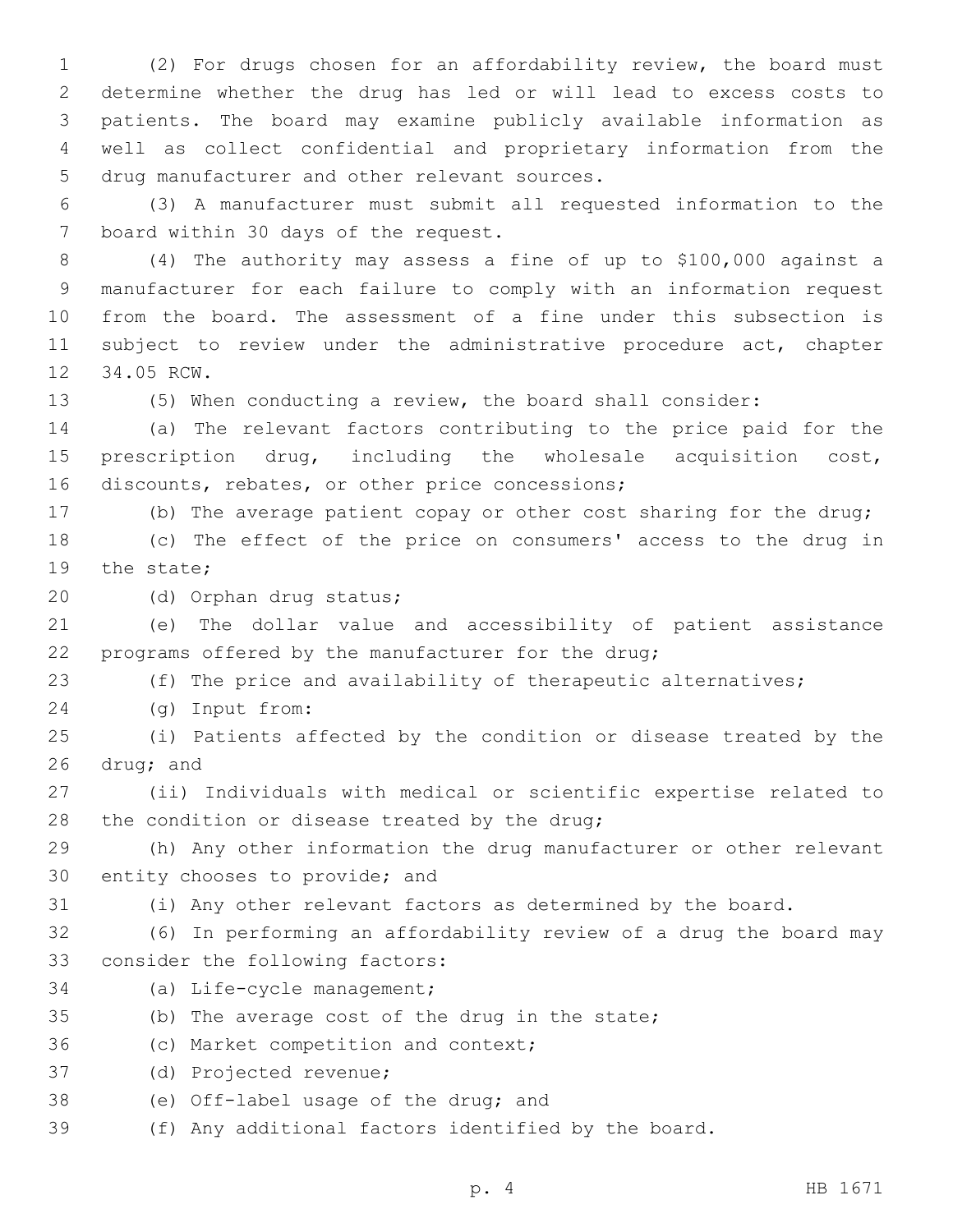(7) All information collected by the board pursuant to this section is not subject to public disclosure under chapter 42.56 RCW.

 (8) The board shall publicize which drugs are subject to an affordability review before the review begins.4

 NEW SECTION. **Sec. 5.** UPPER PAYMENT LIMITS. (1) The board must establish a methodology in rule for setting upper payment limits for prescription drugs the board has determined have led or will lead to excess costs based on its affordability review. Each year, the board may set an upper payment limit for up to 12 prescription drugs.

(2) The methodology must take into consideration:

11 (a) The cost of administering the drug;

(b) The cost of delivering the drug to patients;

 (c) The status of the drug on the drug shortage list published by the United States food and drug administration; and

 (d) Other relevant administrative costs related to the production 16 and delivery of the drug.

 (3) The methodology determined by the board must not use quality- adjusted life years, or similar formulas that take into account a patient's age or severity of illness or disability, to identify subpopulations for which a prescription drug would be less cost- effective. For any prescription drug that extends life, the board's analysis of cost-effectiveness must weigh the value of the quality of life equally for all patients, regardless of the patients' age or 24 severity of illness or disability.

 (4) Before setting an upper payment limit for a drug, the board must post notice of the proposed upper payment limit on the authority's website, including an explanation of the factors considered when setting the proposed limit and instructions to submit written comment. The board must provide 30 days to submit public 30 comment.

 (5) The board must monitor the supply of drugs for which it sets an upper payment limit and may suspend that limit if there is a 33 shortage of the drug in the state.

 (6) An upper payment limit for a prescription drug established by the board applies to all purchases of the drug by any entity and reimbursements for a claim for the drug by a health carrier, or a health plan offered under chapter 41.05 RCW, when the drug is dispensed or administered to an individual in the state in person, by 39 mail, or by other means.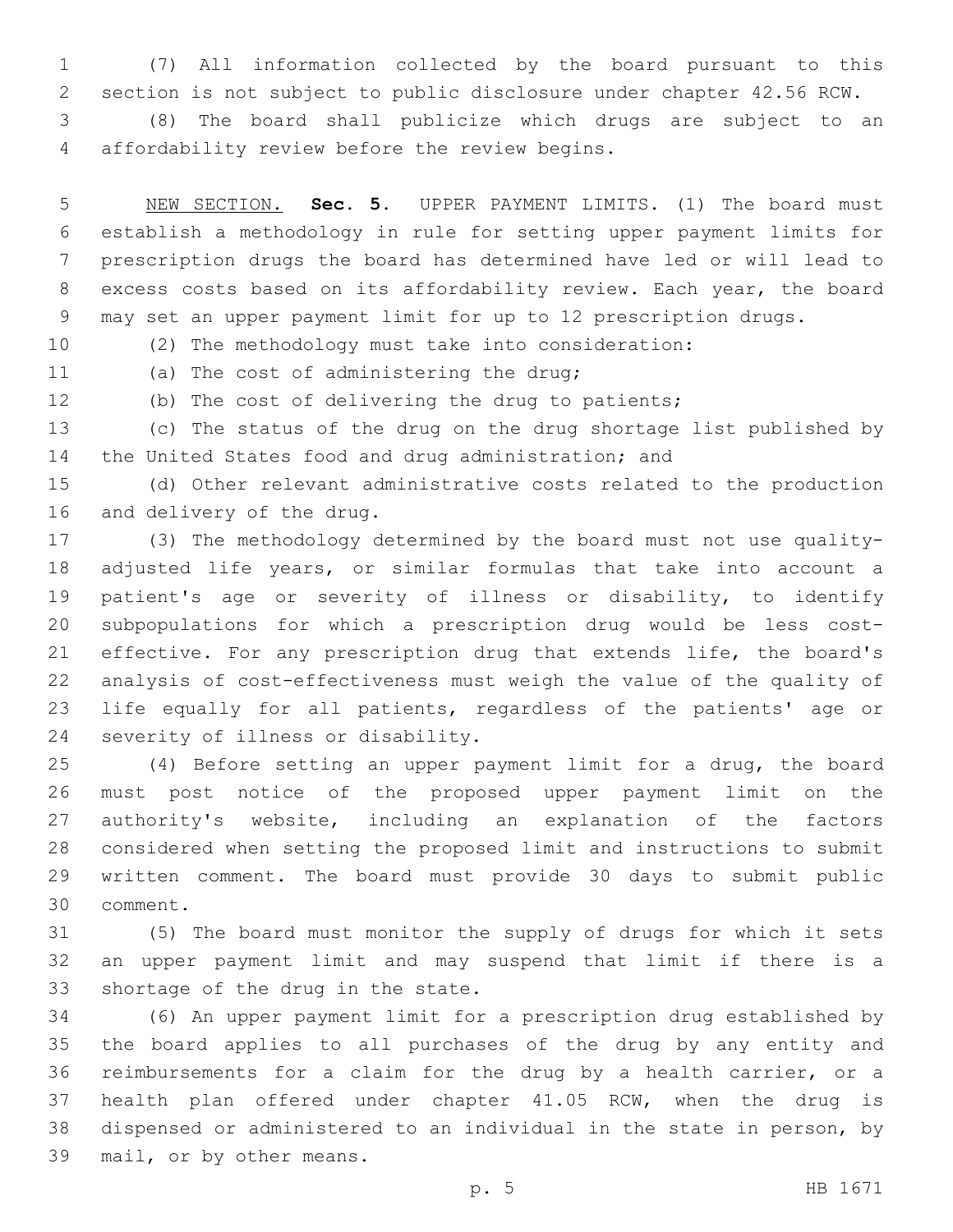(7) An employer-sponsored self-funded plan may elect to be subject to the upper payment limits as established by the board.

 (8) The board must establish an effective date for each upper payment limit, provided that the date is at least six months after the adoption of the upper payment limit and applies only to purchases, contracts, and plans that are issued on or renewed after 7 the effective date.

 (9) Any entity affected by a decision of the board may request an appeal within 30 days of the board's decision, and the board must rule on the appeal within 60 days. Board rulings are subject to 11 judicial review pursuant to chapter 34.05 RCW.

 (10) For any upper payment limit set by the board, the board must notify the manufacturer of the drug and the manufacturer must inform the board if it is able to make the drug available for sale in the state and include a rationale for its decision. The board must annually report to the relevant committees of the legislature 17 detailing the manufacturers' responses.

 (11) The board may reassess the upper payment limit for any drug 19 annually based on current economic factors.

 (12) The board may not establish an upper payment limit for any 21 prescription drug before January 1, 2024.

 (13)(a) Any individual denied coverage by a health carrier for a prescription drug because the drug was unavailable due to an upper payment limit established by the board, may seek review of the denial 25 pursuant to RCW 48.43.530 and 48.43.535.

 (b) If it is determined that the prescription drug should be covered based on medical necessity, the carrier may disregard the upper payment limit and must provide coverage for the drug.

 NEW SECTION. **Sec. 6.** USE OF SAVINGS. (1) Any savings generated for a health plan, as defined in RCW 48.43.005, or a health plan offered under chapter 41.05 RCW that are attributable to the establishment of an upper payment limit established by the board must be used to reduce costs to consumers, prioritizing the reduction of out-of-pocket costs for prescription drugs.

 (2) By January 1, 2024, the board must establish a formula for calculating savings for the purpose of complying with this section.

 (3) By March 1st of the year following the effective date of the first upper payment limit, and annually thereafter, each state agency and health carrier issuing a health plan in the state must submit a

p. 6 HB 1671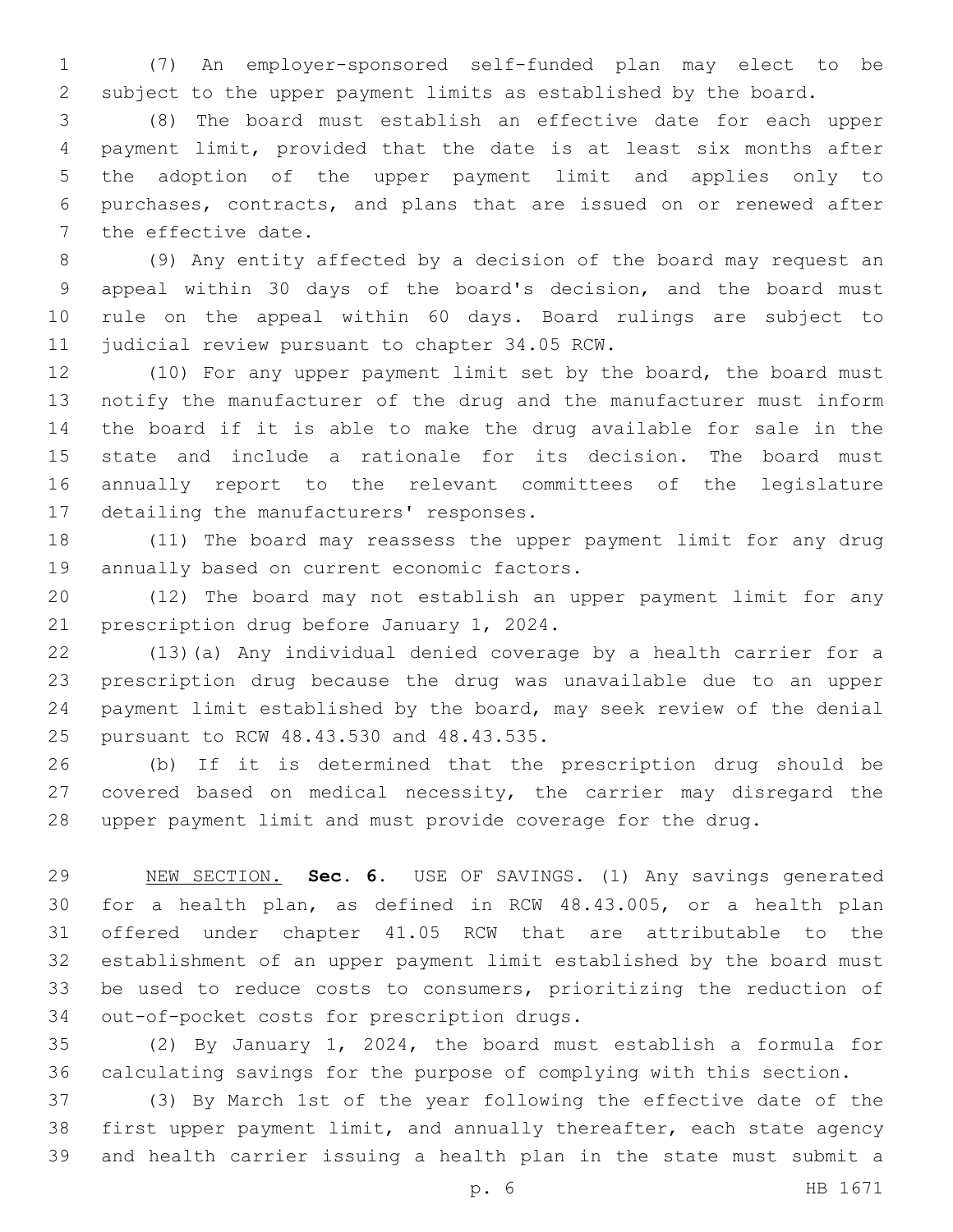report to the board describing the savings in the previous calendar year that were attributable to upper payment limits set by the board and how the savings were used to satisfy the requirements of 4 subsection (1) of this section.

 NEW SECTION. **Sec. 7.** MANUFACTURER WITHDRAWAL FROM THE MARKET. (1) Any manufacturer that intends to withdraw from sale or distribution within the state a prescription drug for which the board has established an upper payment limit shall provide a notice of withdrawal in writing at least 180 days before the withdrawal to the 10 office of the insurance commissioner, the authority, and any entity in the state with which the manufacturer has a contract for the sale or distribution of the drug.

 (2) If a manufacturer chooses to withdraw the prescription drug from the state, it shall be prohibited from selling that drug in the 15 state for a period of five years.

 (3) A manufacturer that has withdrawn a drug from the market may petition the authority, in a form and manner determined by the authority in rule, to reenter the market before the expiration of the five-year ban if it agrees to make the drug available for sale in 20 compliance with the upper payment limit.

 NEW SECTION. **Sec. 8.** PRESCRIPTION DRUG PRICE INCREASE PENALTY. 22 (1) If the board determines, after an affordability review, that a prescription drug will result in excess costs for patients, but does 24 not impose an upper payment limit on the drug, the department must impose a penalty on the increased revenue resulting from the price increase on the drug.

 (2) The penalty in any calendar year must equal 80 percent of the 28 difference between the revenue generated by sales within the state, either directly or indirectly, of the identified drugs and the revenue that would have been generated if the manufacturer had maintained the wholesale acquisition cost from the previous calendar year, adjusted for inflation using the consumer price index.

 (3) The board must notify the drug manufacturer and the department within 60 days of its decision not to impose an upper 35 payment limit.

 (4)(a) The penalty described under this section must be collected 37 annually.

p. 7 HB 1671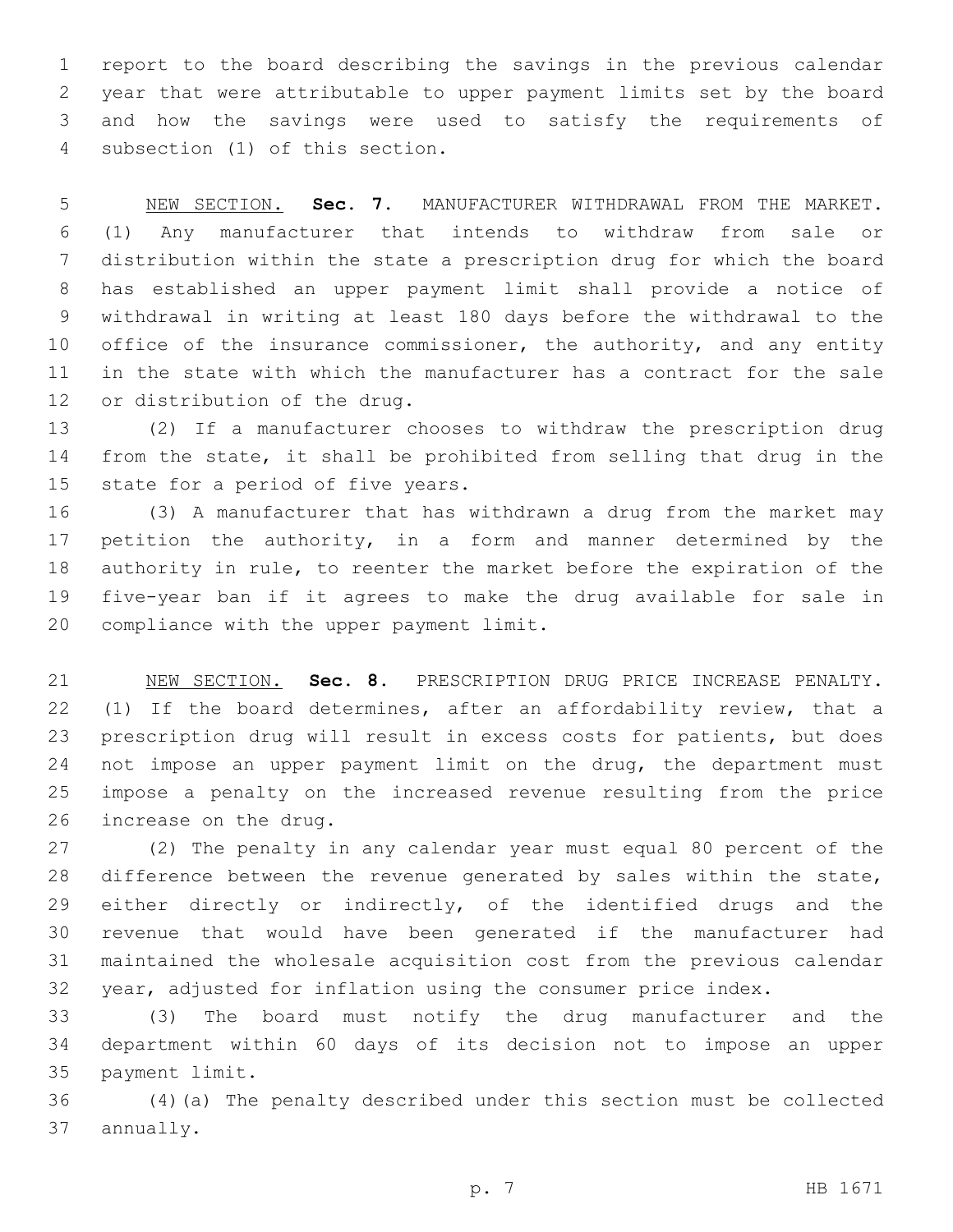(b) Any manufacturer notified by the board pursuant to subsection (3) of this section must submit information to the department, in the time frame, form, and manner as prescribed by the department, and pay the penalty within the time frame determined by the department.

 (c) The department will notify manufacturers of the amount of the penalty within 90 days of receiving the information described in 7 subsection (5) of this section.

 (5) The information described in subsection (4)(b) of this 9 section must contain the following:

 (a) The total amount of sales of the identified drug within the 11 state;

 (b) The total number of units sold of the identified drug within 13 the state;

 (c) The wholesale acquisition cost of the identified drug during the reporting period and any changes in the wholesale acquisition 16 cost during the calendar year;

 (d) The wholesale acquisition cost during the previous calendar 18 year; and

 (e) Any other information the department deems necessary to 20 calculate the correct amount of the penalty owed.

 (6) Failure by any manufacturer to file the information required in subsection (5) of this section, by the time frames determined by the department under subsection (4) of this section, must result in an additional penalty in an amount equal to the greater of 10 percent of the assessed fine as described in subsection (2) of this section 26 or \$50,000.

 (7) All revenue collected pursuant to this section must be deposited into the state health care affordability account created in 29 RCW 43.71.130.

 NEW SECTION. **Sec. 9.** RULE MAKING. The authority and the department may adopt any rules necessary to implement this chapter.

 NEW SECTION. **Sec. 10.** A new section is added to chapter 48.43 33 RCW to read as follows:

 (1) For health plans issued or renewed on or after January 1, 2024, if the prescription drug affordability board, as established in chapter 70.--- RCW (the new chapter created in section 13 of this act), establishes an upper payment limit for a prescription drug pursuant to section 5 of this act, a carrier's compensation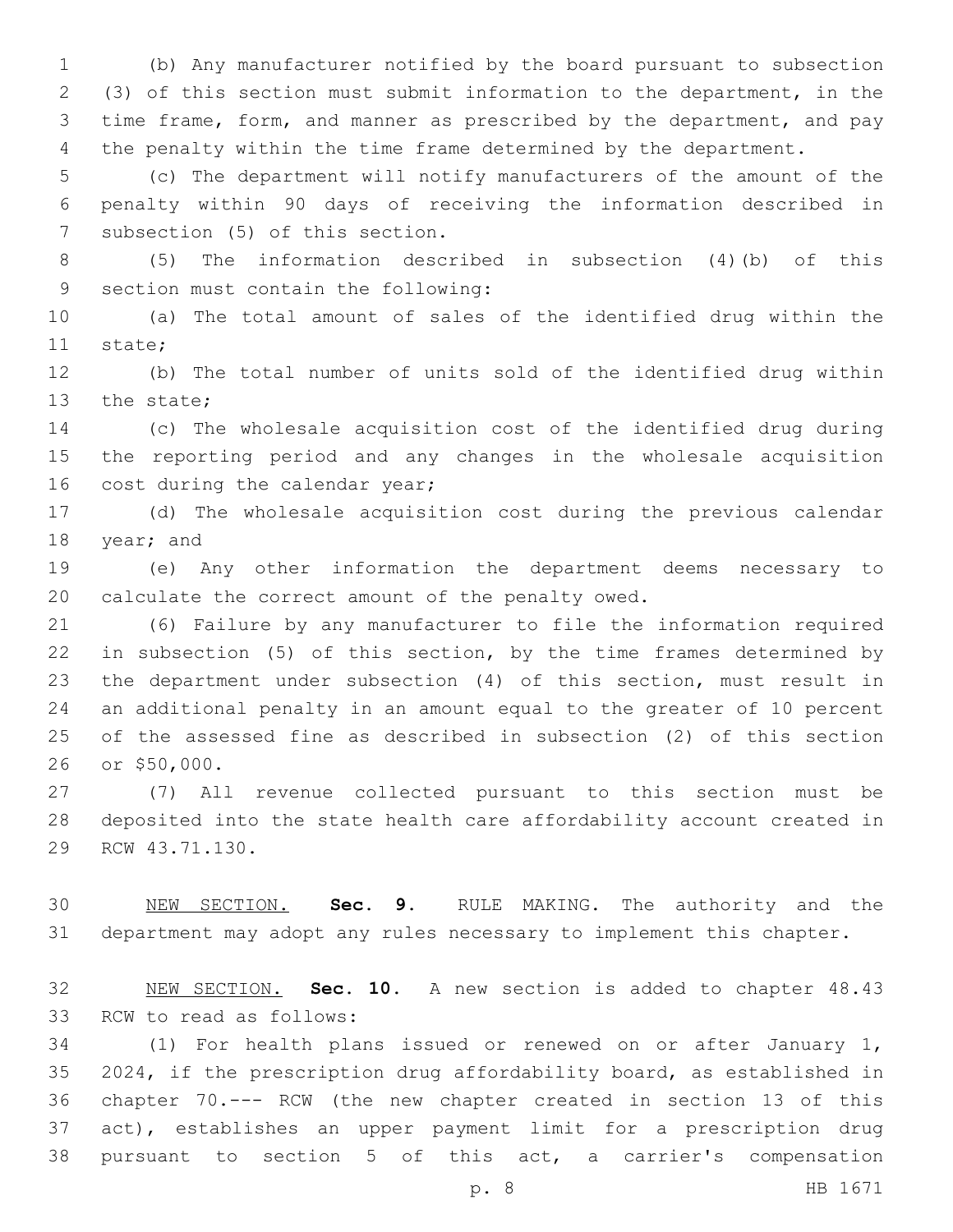agreements must provide sufficient information, as determined by the commissioner, to indicate that reimbursement for a claim for that prescription drug will not exceed the upper payment limit for the 4 drug established by the board.

 (2) The commissioner may adopt any rules necessary to implement 6 this section.

 **Sec. 11.** RCW 43.71C.100 and 2019 c 334 s 10 are each amended to 8 read as follows:

 (1) The authority shall compile and analyze the data submitted by health carriers, pharmacy benefit managers, manufacturers, and pharmacy services administrative organizations pursuant to this chapter and prepare an annual report for the public and the legislature synthesizing the data to demonstrate the overall impact 14 that drug costs, rebates, and other discounts have on health care 15 premiums.

 (2) The data in the report must be aggregated and must not reveal information specific to individual health carriers, pharmacy benefit managers, pharmacy services administrative organizations, individual prescription drugs, individual classes of prescription drugs, individual manufacturers, or discount amounts paid in connection with 21 individual prescription drugs.

 (3) Beginning January 1, 2021, and by each January 1st thereafter, the authority must publish the report on its web site.

 (4) Except for the report, and as provided in subsection (5) of this section, the authority shall keep confidential all data submitted pursuant to RCW 43.71C.020 through 43.71C.080.

 (5) For purposes of public policy, upon request of a legislator, the authority must provide all data provided pursuant to RCW 43.71C.020 through 43.71C.080 and any analysis prepared by the authority. Any information provided pursuant to this subsection must be kept confidential within the legislature and may not be publicly 32 released.

 (6) For the purpose of reviewing drug prices and conducting affordability reviews, the prescription drug affordability board, as established in chapter 70.--- RCW (the new chapter created in section 13 of this act), and the health care cost transparency board, established in chapter 70.390 RCW, may access all data collected pursuant to RCW 43.71C.020 through 43.71C.080 and any analysis prepared by the authority.